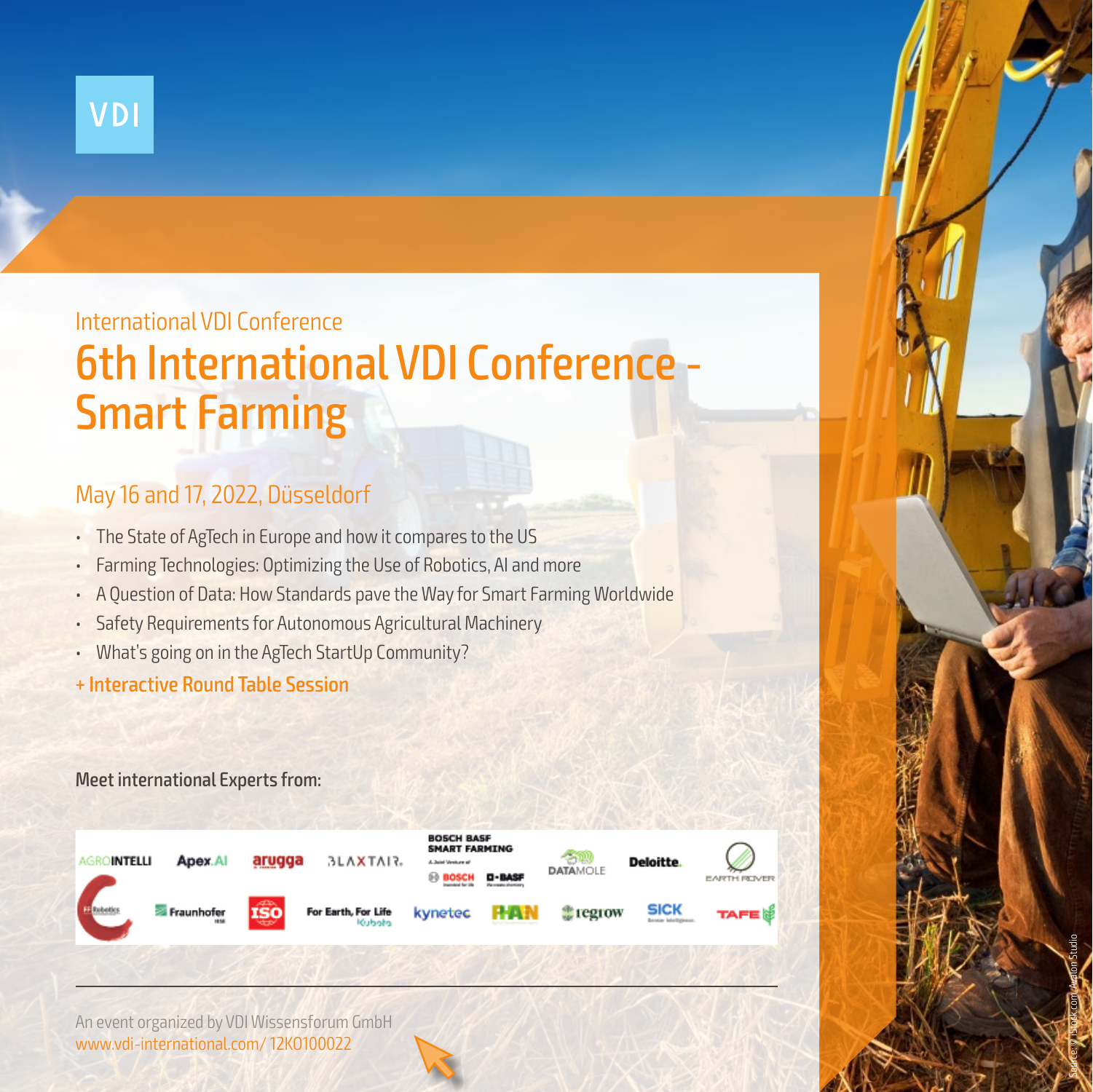#### 09:00 Registration & Welcome Coffee

#### **10:00 Chair's Welcome and Opening Address**

Chair: Dipl.-Ing. Ralf Kalmar, Business Development Manager, Fraunhofer IESE, Germany

#### I. Market Development & AgTech Trends

#### **10:15 Customer Insight on Smart Farming – The Growers' Perspective**

- Market data on Smart Farming usage from current grower surveys
- Insights on drivers and barriers to adopt Smart Farming technologies • How to leverage potentials for Smart Farming

Dipl.-Ing.agr Kai Schleyerbach, Senior Research Director, Kynetec, Germany

#### 10:45 **How advanced Technologies could support Farmer's Wellbeing and Profitability?** OEM

- The farmer's changing role in data-driven cultivation practices
- What is the role of corporations in the ag value chain?
- Risk reduction, savings, higher yield and quality: Solutions in automated pest control & monitoring, crop load management & automated harvesting

Insights

• Key challenges in sustainable business models for data-driven solutions and overcoming them

Daria Batukhtina, Business Development Manager, Kubota Group Innovation Center Europe, The Netherlands

#### **11:15 Why is Europe falling behind in AgTech, and how to catch up?**

- Trends and developments in the global AgTech landscape
- Main differences between the American and European AgTech landscapes
- Opportunities for European companies to catch up in the AgTech domain

Patrick Honcoop, Partner, PHAEN and Founder, AgTech-Pro LLC, USA

#### **11:45 Smart Spraying – A disruptive Technology for future Farming**

- Apply Herbicides only where it is needed
- Scan, decide, apply, document A holistic system for better weed management
- Achieve more profitability by saving inputs and optimizing outputs
- Enhance sustainability by using data-driven intelligence

#### Janis Faltmann, Global Product Manager Smart Machinery, BOSCH BASF Smart Farming GmbH, Germany



#### **II. Ag Data & AI**

#### **13:45 A Question of Data: How Standards pave the Way for Smart Farming Worldwide**

- Foundation of a Strategic Advisory Group on Smart Farming at ISO level
- Analysis of the standardization landscape, identifying gaps with focus on system interoperability and harmonization of standards

• Focus of activities of the intern. experts group is contributing to the SDGs Johannes Lehmann, Head of Business Development Smart Farming, German institute for standardization (DIN e.V.), Germany, co-author: Dr. Andres Ferreyra, Data Asset Manager, Syngenta Digital, USA

#### **14:15 Leveraging on-farm Data to Open Sustainability Revenue Streams**

- New revenue streams for sustainability and regeneratively produced products
- Contribution of on-farm data to realizing added value of identity-preserved commodities
- Pathway for farmers to leverage data in climate-conscious markets
- Dr. Anastasia Volkova, CEO, Regrow Ag, USA

#### **14:45 Knowledge-based sustainable Plant Production**

- Automated data acquisition from ag-robots
- Application of agriculture digitization in cropping systems
- Value creation from knowledge-based farming

Prof. Ole Green, Founder, AGROINTELLI, Denmark

#### 15:15  $\triangleright$  Networking & coffee break

#### **15:45 Demystifying Artificial Intelligence in Agriculture**

- What AI can & cannot do for your business
- The key ingredients for a successful data & AI project
- How to start with AI and how not to fail

Tomáš Borovička, CEO & AI Lead, Datamole, Czech Republic

#### **16:15 III. Interactive Round Tables**

We invite you to engage directly with other experts! The discussions are interactively moderated by experts in an array of fields revolving around smart farming. Choose which topic is of most interest to you and introduce your own experiences and questions.

One of the topics is: Perception and Safety around Smart Farming Vehicles – Sabri Bayoudh, VP Technologie Arcure, Head of Innovation, Blaxtair, France. More Round Table topics will be announced on site.

#### 17:15 End of Conference Day One

**Compariso Get-together**<br> **Relaxed and informal atmosphere for in-depth conversations.**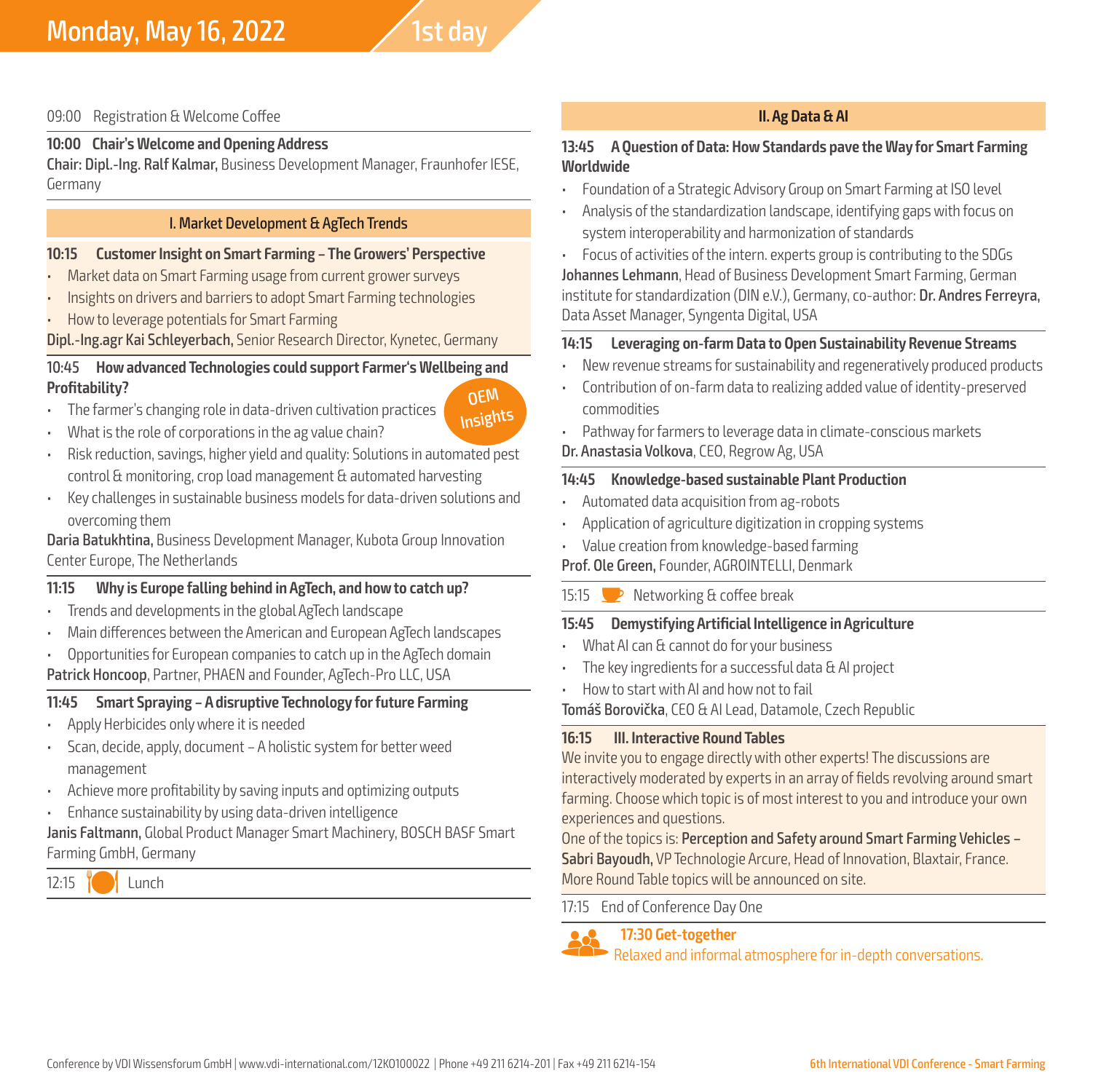## Tuesday, May 17, 2022  $\sqrt{2}$ nd day

#### 09:30 Chair's Welcome

Chair: James Miller, Consultant, Tractors and Farm Equipment (TAFE) Ltd, UK

#### 09:35 IV. Updates from the AgTech Startup Community

Get in touch with interesting startups! You are interested in a new industry collaboration? You are looking for innovative technologies and solutions? Then join our interactive startup session. Listen to carefully selected startups presenting their ideas. Take part in the subsequent discussion moderated by Prof. Ole Green, Founder of AGROINTELLI, Denmark.

1. Automating Greenhouse Farming – Iddo Geltner, PhD, Co-founder & CEO, Arugga AI Farming, Israel

2. CLAWS: Concentrated Light, Autonomous Weeding and Scouting – Ricard Pardell, CTO, Earth Rover, Spain/United Kingdom

3. The 21st Century Orchard Management Solution – Avi Kahani, Founder & CEO, FFRobotics, Israel

11:00  $\bullet$  Networking & coffee break

#### **V. Automation & Farming Technologies**

#### **11:30 Future Focus – Assistance, Automation & Autonomy in Smart Farming Technology**

- TAFE Outlook in global presence and focus of corporate role in Ag-value chain
- Innovative technology trends in global Ag landscape & Opportunities for European market
- Are Automation & Autonomous Ag equipment innovations advancing ahead of curve?
- Maturity of technology, expectation of customers, minimum value of product, time to market, ROI **OEM**
- Smart farming technology for small tractors A future?

Massimo Ribaldone, CTO & President Business Developmenent, Tractors and Farm Equipment (TAFE) Ltd, India & United Kingdom

#### **12:00 Addressing Safety Requirements for Autonomous Agricultural Machinery**

- Autonomous operation of agricultural machinery requires advanced safety concepts beyond ISO 25119 or 13849
- Current state of standardization and point out methods and tools for advanced safety engineering of higher automation levels in agriculture
- Safety assurance of AI-based safety functions

Dr. Rasmus Adler, Program Manager Autonomous Systems, Fraunhofer IESE, Germany

12:30  $\sqrt{2}$  Lunch

#### **14:00 Safe and agile Software Development for Farming**

- Utilize opensource ROS 2 based Apex.OS SDK to develop safety certifiable vehicles
- Scalable software architecture for cloud to vehicle development of small machines up to large tractors
- Example use-cases and applications

#### Dr. Michael Aeberhard, Head of Application Engineering, Apex.AI., Germany

#### **14:30 Cyber Security: Challenges and Relevance for Ag Tech Manufacturers**

- Drivers of cyber security in precision agriculture
- What to consider when introducing cyber security to agricultural machinery manufacturers
- Insights from a UN R 155 implementation program
- Sneak Peek: Cyber Security vs Right to Repair

Simon Weichler, Consultant and Florian Ebert, Manager, both: Risk Advisory, Deloitte, Germany

#### **15:00 3D Vision Sensors as Eyes for Smart Farming**

- 3D snapshot technologies as a basis for 3D vision sensors
- Advantages of the individual 3D snapshot technologies: Time-of-flight, stereo vision, and structured light stereo vision
- Raw data provider, edge computing or plug&play devices: Full flexibility is key
- Field examples from other industry branches: Learnings for Ag applications
- Dr. Fabian Zimmer, Application Engineer, 3D Compact Systems, co-authors: Dr. Nadja Nagel, Dr. Anatoly Sherman, all: SICK AG, Germany

#### 15:30 Conference Chair's Closing Remarks

15:45 End of Conference



### **Upcoming Events**

3rd International VDI Conference Automation and Robotics in Agriculture

July 6–7, 2022 in Dusseldorf, Germany

International Conference on Agricultural Engineering AgEng-LAND.TECHNIK 2022 November 22–23, 2022 in Berlin, Germany

**Insights**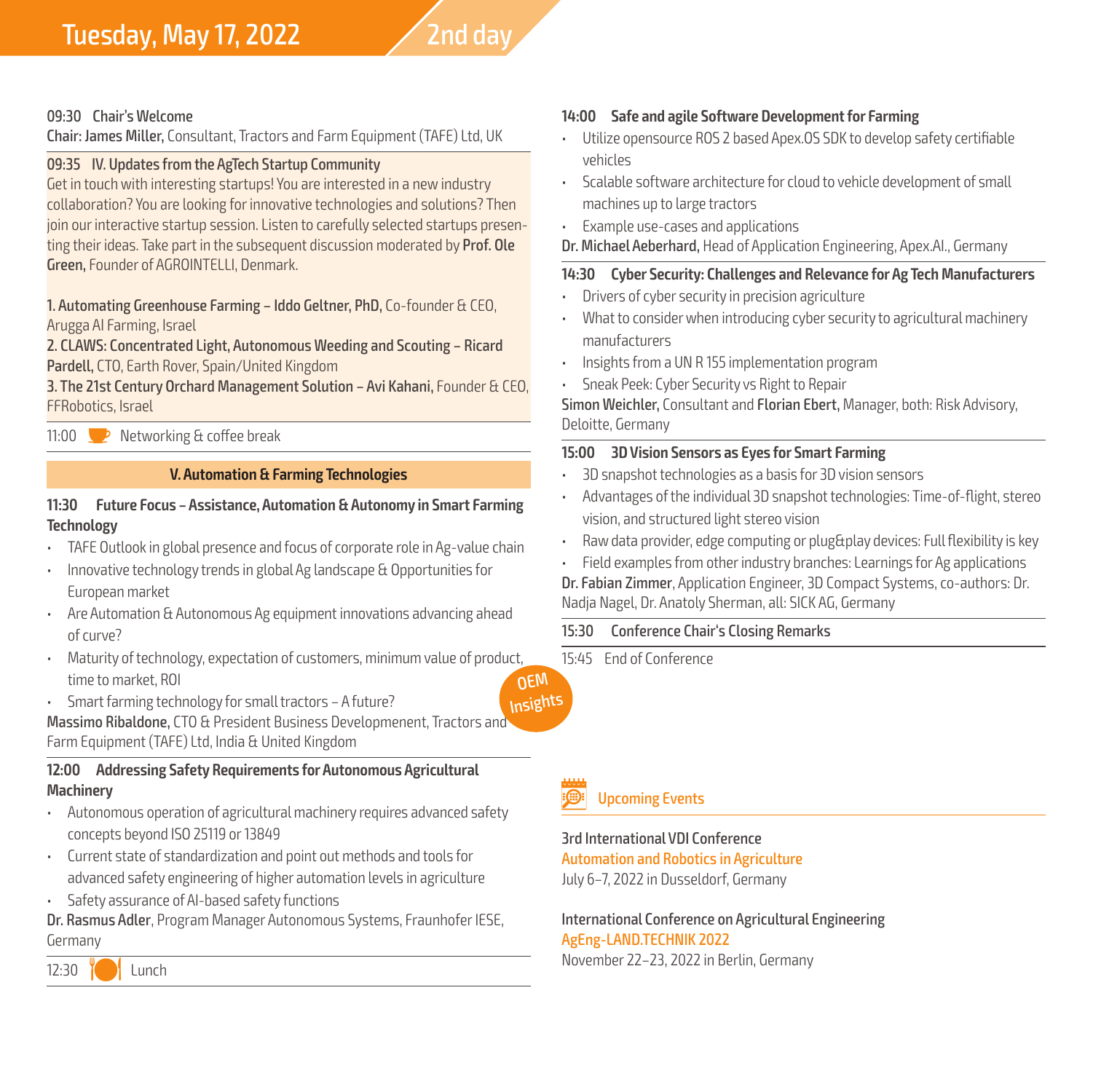### 7th International VDI Conference **Connected Off-Highway Machines**

#### **Date and venue:**

May 16-17, 2022 Van der Valk Airporthotel Dusseldorf, Germany

#### **Following topics will be discussed:**

- The Future of Autonomous Mobile Machines
- Connected Vehicle Technology
- Machine Maintenance and Remote Monitoring
- Importance of Data Management
- Safety & Security of Connected Off-Highway Machines
- Digital Solutions for Fleet Management & Fleet Operations

www.vdiconference.com/01KO902022

Parallel running conferences



6th International VDI Conference

## **Autonomous Trucks**

**Date and venue:** May 16-17, 2022 Van der Valk Airporthotel Dusseldorf, Germany

#### **Following topics will be discussed:**

- New Business Solutions & Digital Services for Commercial Vehicles
- Use Cases for Hub-to-Hub, confined Areas and Last Mile Delivery
- Safety and Security Development
- Data Handling, Connectivity and on-board Software
- Legal Frameworks, Sensor Control, and Sensor Fusion

www.vdiconference.com/01KO915022

Source: © iStock.com\_Doug Berry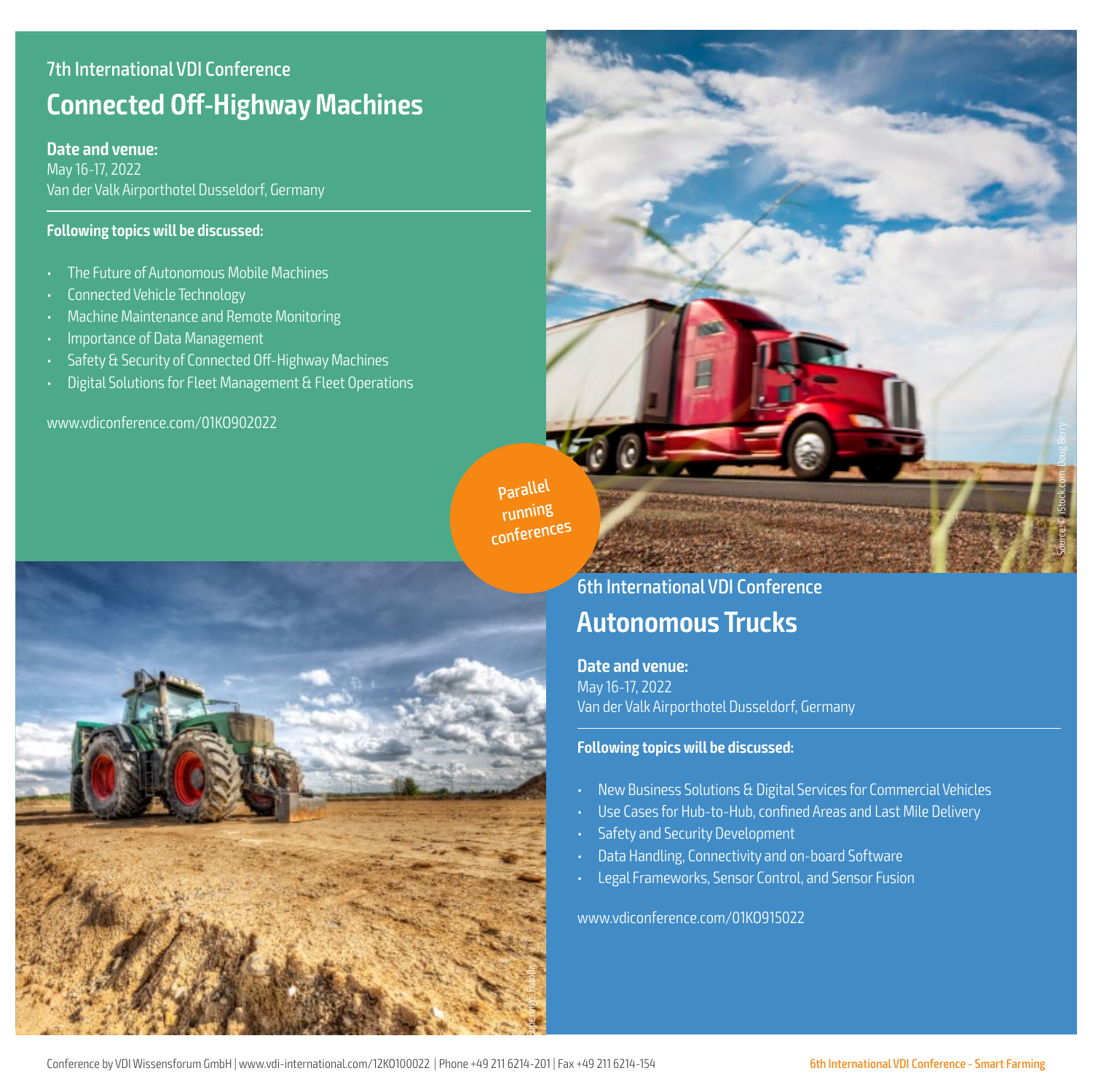#### Supporting Experts

Dipl.-Ing. Ralf Kalmar, Business Development Manager, Fraunhofer IESE, Germany

Rhett Schildroth B.Sc., President, Redsheild Consulting, USA James Miller, Consultant, Tractors and Farm Equipment (TAFE) Ltd, UK Dan Danford, Global Industry Relations Manager, CNH Industrial America LLC, USA

Julian Sanchez, Director Emerging Technology, John Deere, USA



#### Become a speaker

Become a speaker at our international VDI Automotive Conferences. Make yourself known in the industry and discuss best practice examples with other international experts. We are looking for speakers on: Automation & Robotics in Agriculture, Sensor & HMI Technologies for the Off-Highway Industry.

Please submit your topic to: Dr. Maria Georgiou-Smith Product Manager International Business Agricultural Engineering Phone: +49 211 6214-467 Email: georgiou-smith@vdi.de

#### **Terms and Conditions**

**Registrations:** Registrations for conference attendance must be made in writing. Confirmation of your registration and the associated invoice will be mailed to you. Please do not pay your conference attendance fee until you have received our invoice and its invoice number to be stated for transfer. German VAT directives apply. Please state your VAT-ID with your registration.

**Conference venue** Van der Valk Airporthotel Düsseldorf Am Hülserhof 57 40472 Düsseldorf, Germany Phone: +49 211/20063-0 Email: dusseldorf@valk.com



**You will find more hotels close to the venue at www.vdi-wissensforum.de/hrs**

#### **Hotel room reservation:**

A limited number of rooms has been reserved for the benefit of the conference participants at the Van der Valk Airporthotel Düsseldorf Please refer to "VDI Conference". For more hotels: www.vdi-wissensforum.de/hrs

#### **VDI Wissensforum service package:**

The conference package includes the conference documents (online), beverages during breaks, lunch and the get-together on May 16, 2022.

**Conference attendance conditions and terms** can be found on our website: www.vdi-wissensforum.de/en/terms-and-conditions/

**Data protection:** VDI Wissensforum GmbH captures and processes the address data of conference participants for their own corporate advertising purposes, enabling renowned companies and institutes to reach out to participants by way of information and offers within their own marketing activities. We have outsourced in part the technical implementation of data processing to external service providers. If you do not want to receive any information and offers in the future, you may contradict the use of your personal data by us or any third parties for advertising purposes. In that case, kindly notify us of your contradiction by using the email wissensforum@vdi.de or any other of the contact options mentioned.

#### Exhibition / Sponsoring

If you want to meet with and reach out to the first-rate experts attending this VDI conference and to powerfully present your products and services to the well-informed community of conference participants, please contact:

#### Vanessa Ulbrich

Project Consultant Exhibitions & Sponsoring Phone: +49 211 6214-918 Email: ulbrich@vdi.de

# Registration